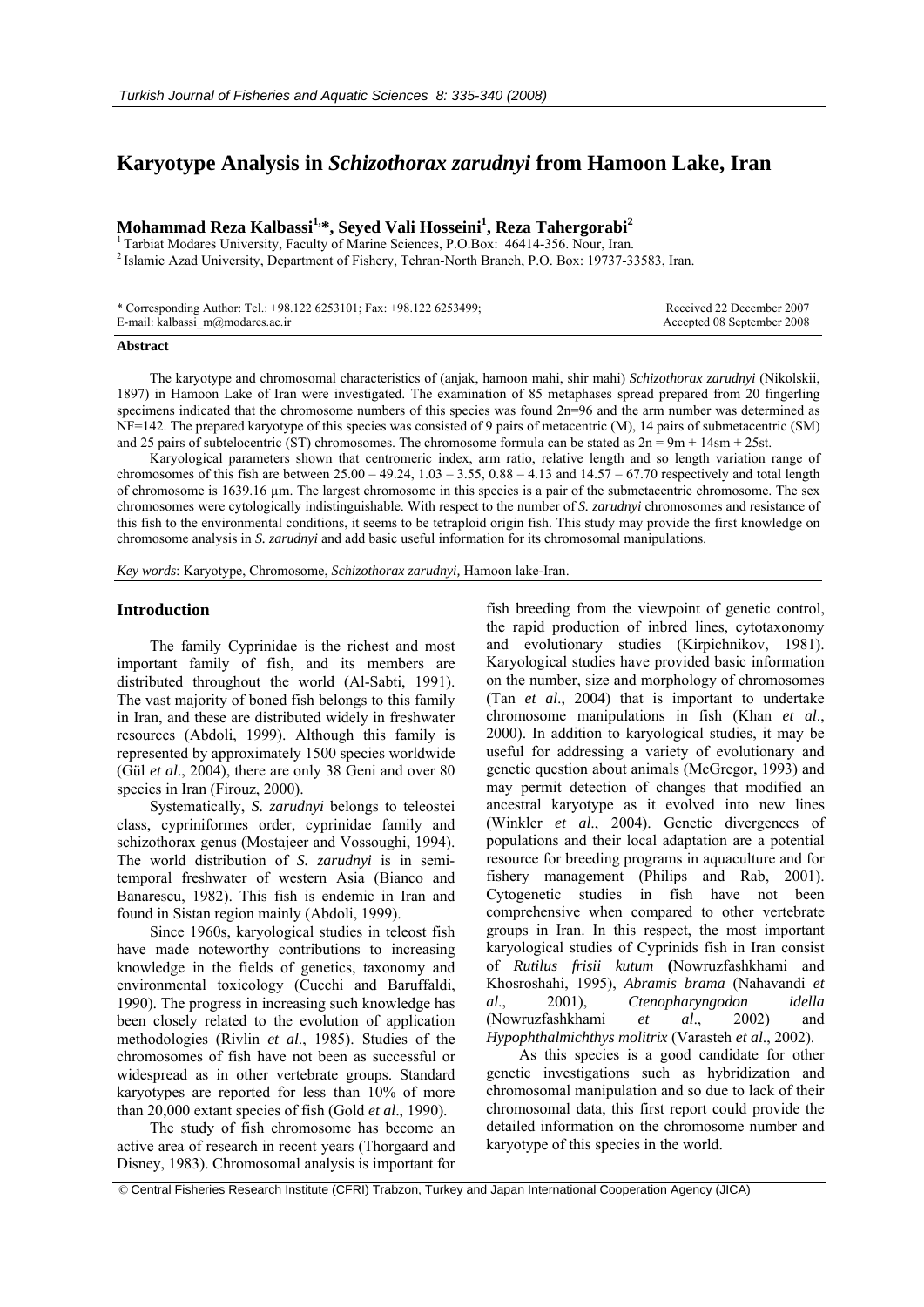# **Materials and Methods**

Twenty *S. zarudnyi,* weight 10±1 g, were caught in Hamoon Lake (Lat 31º02' to 30º54', Long 30º54' to 31º02') in East of Iran. The fish were transported live to the laboratory, and kept in a well-aerated aquarium at 20-24ºC before analysis.

### **Mitotic Inhibitors**

The stock solution of colchicine was made by dissolving 10 mg colchicine and 100 mg NaCl in 20 ml distilled water. The colchicine was administrated at dose of 25 and 50 μg/g body weight (BW) and slowly injected into the intraperitoneal muscle. Then, fish were left in aquaria at 20-24°C for 5-10 hours before sacrificing. And then the fish were killed and their anterior kidneys removed, suspensioned and placed in hypotonic treatment (0.075M KCl and 1% Sodium citrate solution) at two different temperature, 4ºC and 25°C. Lasting time for hypotonisation treatment was 45-60 min (with interval of 5 min).

### **Fixation**

The swollen cell suspensions were fixed in 3:1 cooled Carnoy's fluid (3 parts methanol and 1 part glacial acetic acid) for 30 min, then the old fixative was replaced with the fresh Carnoy's. Lasting time for fixation treatment was 60 min.

## **Spreading**

The slides, previously washed in alcohol and ether and kept at -1°C, were prepared by letting two drops of the fixing solution containing the cell suspension fall onto the slide in different heights (60, 90 and 120 cm). Immediately thereafter the fixative was burned off, using the technique developed by Mellman (1965), for obtaining better cell spread. The slides were stained in series of concentrations of Gimsa Merck solution in distilled water (5, 10 and 15%) and buffered by phosphate (40 mol  $\text{Na}_2\text{HPO}_4$ and 26.6 mol K  $H_2PO_4$ ) at pH 6.8 and were assessed at 7, 8, 9 and 10 min exposure times to determine optimum staining conditions. Slides were dipped into distilled water to wash off extra Gimsa solution and then were allowed to air dry at 25ºC for 2–3 h.

## **Chromosome Examinations and Morphometric Measurements**

Mitotic metaphases were examined under a microscope (Leica SER. NO. 990398, Equipped with a green filter and digital camera) with an oil immersion lens at 1000 magnification. The chromosomes at the metaphase were photographed with a digital camera (Sony SSC-DC 58 AP) onto Kodak colour films (ASA 25). In the course of the microscopic examinations, the chromosome sets of 80 cells were counted and 10 of the best metaphases were used to measure karyotypes. The morphometric measurements of chromosome pictures were conducted with photographic software Photoshop 6.0 (Adobe Systems). Each chromosome was tagged with a reference number, and then the chromosome was divided into four arms at the centromere. The length of each arm was measured, and the measurements were standardized by using a micrometer scale. The data were transferred to the Excel 2000 (Microsoft) for analysis (Tan *et al*., 2004)

#### **Chromosome Pairing**

For each chromosome, the average lengths of the short and long arms, and the centromeric index (CI, expressed as the ratio of the short arm length to the total length of chromosomes), and the arm ratio (the ratio of the long arm length to the short arm length) were calculated. The relative length of each pair was expressed by the percentage of the absolute length of each chromosome pair divided by the sum of the absolute length of total chromosomes (i.e., 48). The Excel application paired up all the chromosomes using criteria of maximum resemblance based on the total length and the centromere position (Tan *et al*., 2004). The homologous chromosome pairs were classified according to increasing differences between the homologous chromosomes. The total length of chromosome was computed by summing up the average chromatid lengths of each diploid complement. The length recorded in pixels by the Colour Image Analysis System Video Pro 32 (Leading Edge) was converted into micrometers after the scale factor was calibrated with a stage micrometer.

The chromosome pairs were classified following the recommendations of Macgregor (1993) into metacentric (M), submetacentric (SM), subtelocentric (ST) and telocentric(T), with CI ranges of 46-49, 26- 45, 15-26 and less than 15, respectively. The pair numbers were definitely attributed following this classification and the decreasing length order within each class. Finally, the karyotype was constructed by first dividing the chromosome pairs into classes on the basis of centromere position, and then arranging the homologous pairs in the decreasing length order within each group.

#### **Results**

Relatively small and high numbers of chromosomes were observed in *S. zarudnyi*. The scattering of the diploid chromosome number values are shown in Figure 1. The counts of chromosome ranged from 95 to 101 per metaphases with a mode at 96, representing 92.94% of the metaphases. In 85 metaphases from the anterior kidney cells of 20 *S. zarudnyi* specimens, the diploid chromosome number was  $2n = 96$  (Figure 2), which is valid over 90% of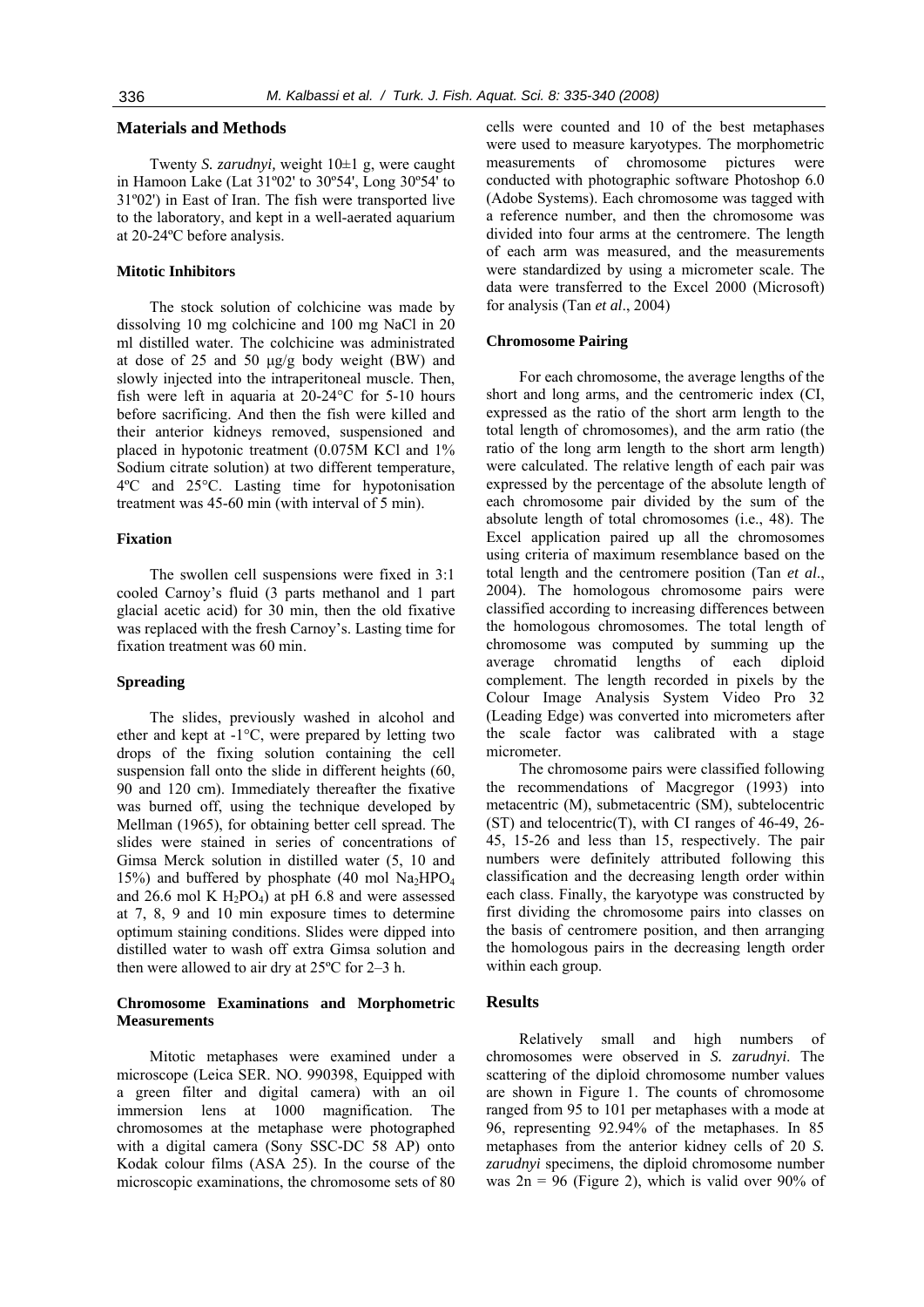metaphases cells. Cells lacking a normal number of chromosome values  $(2n = 95-101)$  were probably caused by losses during preparation or additions from nearby cells. All chromosomes in the karyotype have a homologous pair. Homologous pairs of chromosomes were arranged in decreasing size and centromeric indexes. The investigation of metaphases showed notable difference in size and type of chromosomes in *S. zarudnyi*. In addition, the sex chromosomes could not be distinguished in this species.

The representative karyotype for *S. zarudnyi* is shown in Figure 3. The karyotype of *S. zarudnyi* has 9 pairs metacentric, 14 pairs submetacentric and 25 pairs of acro-telocentric chromosomes. The number of chromosome arms was determined NF = 142 and chromosome formula can be expressed as  $2n = 9$  m +  $14 \text{ sm} + 25 \text{ a-t}$ . The morphological and numerical data are summarized in Table 1. Other data are represented in Table 2. According to this table, centromeric index, arm ratio, relative length and length variation range of chromosomes are between 25.00-49.24, 1.03-3.55,



**Figure 1.** Distribution of chromosome number recorded in 85 diploid metaphases of *S. zarudnyi.*



**Figure 2.** Metaphase spread from kidney tissue of *S. zarudnyi* from Hamoon Lake × 1000, 2n=96.



**Figure 3.** Karyotype of *S. zarudnyi* from Hamon Lake, 2n = 96.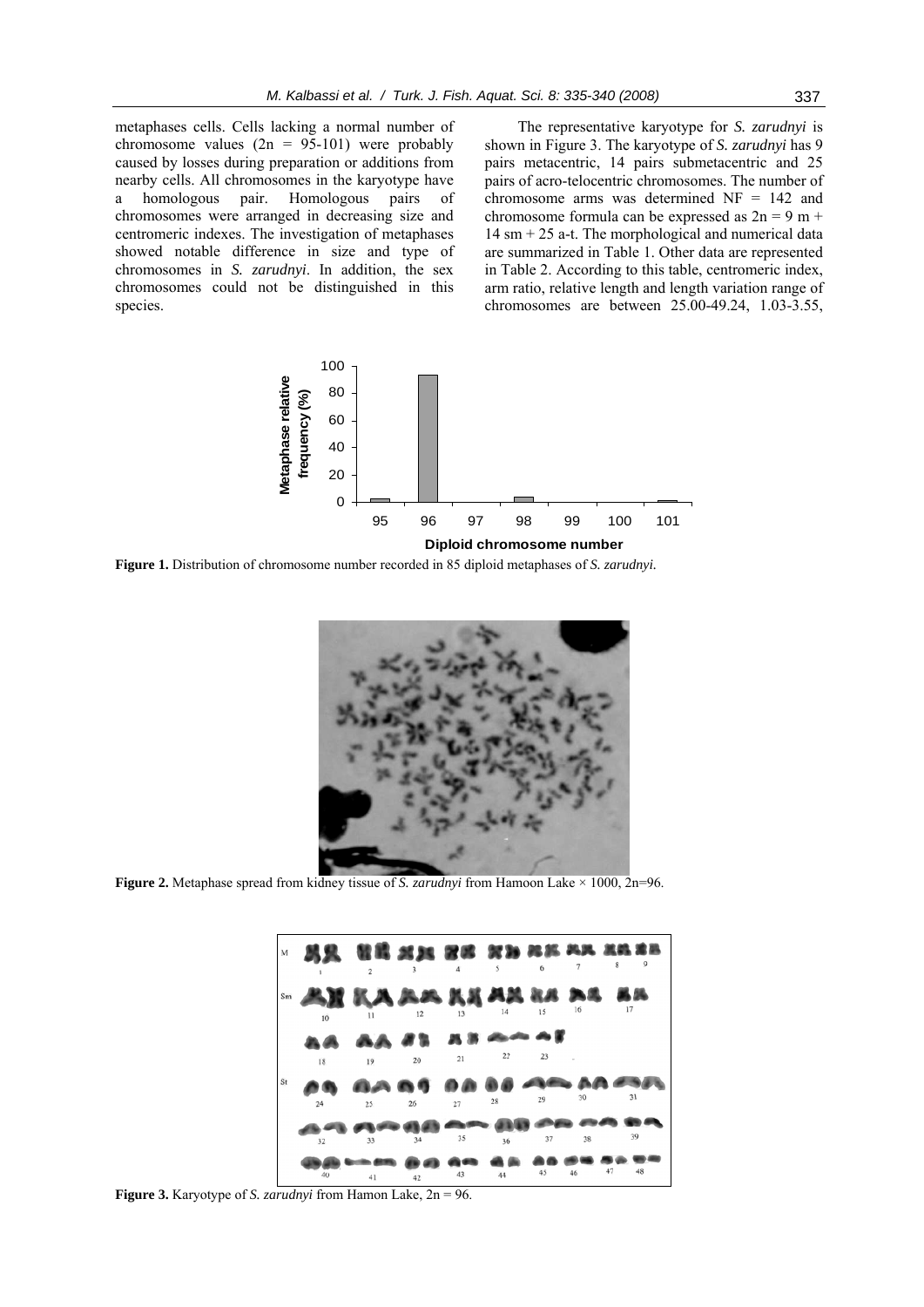**Table 1.** The morphological and numerical data are summarized in *S. zarudnyi*

| Total length of haploid | Total length long arm | Total length short arm |    |     |
|-------------------------|-----------------------|------------------------|----|-----|
| chromosome (µm)         | (um)                  | (um)                   | ∠⊔ | NF* |
| 1638/58                 | 226/27                |                        | ۹ŕ | 142 |

**\*** Arm number

| Table 2. Numeral characteristics of the karyotype of S. zarudnyi showing the mean values of measurements from ten best |  |  |  |  |  |  |
|------------------------------------------------------------------------------------------------------------------------|--|--|--|--|--|--|
| mitotic metaphases                                                                                                     |  |  |  |  |  |  |

| Chromosome              | Total length | Long arm  | Short arm | Relative       | Centromeric | Arm      | Classification |
|-------------------------|--------------|-----------|-----------|----------------|-------------|----------|----------------|
| pair no.                | $(\mu m)$    | $(\mu m)$ | $(\mu m)$ | length $(\% )$ | index       | ratio    |                |
| $\,1\,$                 | 61/26        | 31/83     | 29/43     | 3/73           | 48/02       | 1/08     | Metacentric    |
|                         | 52/76        | 28/86     | 23/90     | 3/21           | 45/29       | 1/28     | Metacentric    |
| $\frac{2}{3}$           | 46/69        | 24/76     | 21/93     | 2/84           | 46/94       | 1/13     | Metacentric    |
| $\overline{\mathbf{4}}$ | 43/34        | 23/32     | 20/02     | 2/64           | 46/19       | 1/16     | Metacentric    |
| 5                       | 43/01        | 22/92     | 20/09     | 2/62           | 46/95       | 1/13     | Metacentric    |
| 6                       | 41/16        | 20/93     | 20/23     | 2/51           | 49/24       | 1/03     | Metacentric    |
| $\sqrt{ }$              | 41/02        | 22/00     | 19/02     | 2/50           | 46/48       | 1/15     | Metacentric    |
| 8                       | 40/95        | 22/00     | 18/95     | 5/49           | 46/40       | 1/16     | Metacentric    |
| 9                       | 36/95        | 19/85     | 17/10     | 2/25           | 46/27       | 1/16     | Metacentric    |
| $10\,$                  | 67/70        | 38/20     | 29/50     | 4/13           | 46/48       | 1/34     | Submetacentric |
| $11\,$                  | 57/16        | 34/24     | 22/92     | 3/48           | 40/01       | 1/49     | Submetacentric |
| 12                      | 55/75        | 37/50     | 18/25     | 3/4            | 32/73       | 2/05     | Submetacentric |
| 13                      | 53/48        | 32/26     | 21/22     | 3/26           | 39/68       | 1/52     | Submetacentric |
| 14                      | 52/77        | 29/43     | 23/34     | 3/21           | 44/26       | 1/26     | Submetacentric |
| 15                      | 41/73        | 23/34     | 18/39     | 2/54           | 43/83       | 1/03     | Submetacentric |
| 16                      | 37/91        | 25/18     | 12/73     | 2/31           | 33/48       | 1/99     | Submetacentric |
| 17                      | 37/37        | 26/88     | 10/49     | 2/27           | 28/68       | 3/55     | Submetacentric |
| $18\,$                  | 37/35        | 22/07     | 15/28     | 2/27           | 41/70       | 1/47     | Submetacentric |
| 19                      | 37/18        | 26/99     | 10/19     | 2/26           | 27/43       | 2/64     | Submetacentric |
| $20\,$                  | 36/22        | 20/31     | 15/91     | 2/20           | 43/26       | $1/50$   | Submetacentric |
| $21\,$                  | 35/64        | 26/17     | 9/47      | 2/17           | 26/56       | 2/49     | Submetacentric |
| 22                      | 28/20        | 21/15     | 7/05      | 1/72           | 25/00       | 3/00     | Submetacentric |
| 23                      | 27/20        | 20/30     | 6/90      | 1/65           | 25/36       | 2/94     | Submetacentric |
| 24                      | 33/95        | 33/95     | 0/00      | 2/07           | $0/00$      | $\infty$ | Subtelocentric |
| 25                      | 32/00        | 32/00     | 0/00      | 1/95           | 0/00        | $\infty$ | Subtelocentric |
| $26\,$                  | 30/24        | 30/24     | 0/00      | 1/85           | $0/00$      | $\infty$ | Subtelocentric |
| 27                      | 28/69        | 28/69     | 0/00      | 1/75           | $0/00$      | $\infty$ | Subtelocentric |
| $28\,$                  | 28/58        | 28/58     | 0/00      | 1/74           | $0/00$      | $\infty$ | Subtelocentric |
| 29                      | 28/30        | 28/30     | 0/00      | 1/72           | $0/00$      | $\infty$ | Subtelocentric |
| 30                      | 28/02        | 28/02     | $0/00$    | $1/70$         | $0/00$      | $\infty$ | Subtelocentric |
| 31                      | 28/01        | 28/01     | 0/00      | $1/70$         | $0/00$      | $\infty$ | Subtelocentric |
| 32                      | 27/16        | 27/16     | 0/00      | 1/66           | 0/00        | $\infty$ | Subtelocentric |
| 33                      | 26/60        | 26/60     | $0/00$    | 1/62           | $0/00$      | $\infty$ | Subtelocentric |
| 34                      | 25/53        | 25/53     | $0/00$    | 1/55           | $0/00$      | $\infty$ | Subtelocentric |
| 35                      | 25/48        | 25/48     | 0/00      | 1/55           | $0/00$      | $\infty$ | Subtelocentric |
| 36                      | 25/25        | 25/25     | 0/00      | 1/54           | $0/00$      | $\infty$ | Subtelocentric |
| 37                      | 24/81        | 24/81     | $0/00$    | 1/51           | $0/00$      | $\infty$ | Subtelocentric |
| 38                      | 24/76        | 24/76     | $0/00$    | 1/51           | $0/00$      | $\infty$ | Subtelocentric |
| 39                      | 24/37        | 24/37     | 0/00      | 1/48           | $0/00$      | $\infty$ | Subtelocentric |
| $40\,$                  | 24/05        | 24/05     | $0/00$    | 1/46           | $0/00$      | $\infty$ | Subtelocentric |
| 41                      | 23/75        | 23/75     | $0/00$    | 1/44           | $0/00$      | $\infty$ | Subtelocentric |
| 42                      | 23/91        | 23/91     | $0/00$    | 1/45           | $0/00$      | $\infty$ | Subtelocentric |
| 43                      | 22/64        | 22/64     | $0/00$    | 1/38           | $0/00$      | $\infty$ | Subtelocentric |
| 44                      | 21/93        | 21/93     | $0/00$    | 1/33           | $0/00$      | $\infty$ | Subtelocentric |
| 45                      | 21/01        | 21/01     | 0/00      | 1/28           | $0/00$      | $\infty$ | Subtelocentric |
| 46                      | 16/29        | 16/29     | 0/00      | 0/99           | $0/00$      | $\infty$ | Subtelocentric |
| 47                      | 15/70        | 15/70     | 0/00      | 0/99           | $0/00$      | $\infty$ | Subtelocentric |
| 48                      | 14/57        | 14/57     | 0/00      | 0/88           | 0/00        | $\infty$ | Subtelocentric |

0.88–4.13 and 14.57–67.70, respectively. Total length of chromosome was 1639.16 µm. The largest chromosome is a pair of submetacentric chromosome. The idiogram of the *S. zarudnyi* was made on the basis of the karyotype (Figure 4).

concentration for *S. zarudnyi* was determined to be 50 μg/g BW of colchicine solution for five hours. This concentration has effectively arrested dividing cells in metaphase. In addition, the best chromosomal spread quality (well-spread metaphase) was obtained from treatment of cells with 1% Sodium citrate solution at

In this study, the optimum colchicine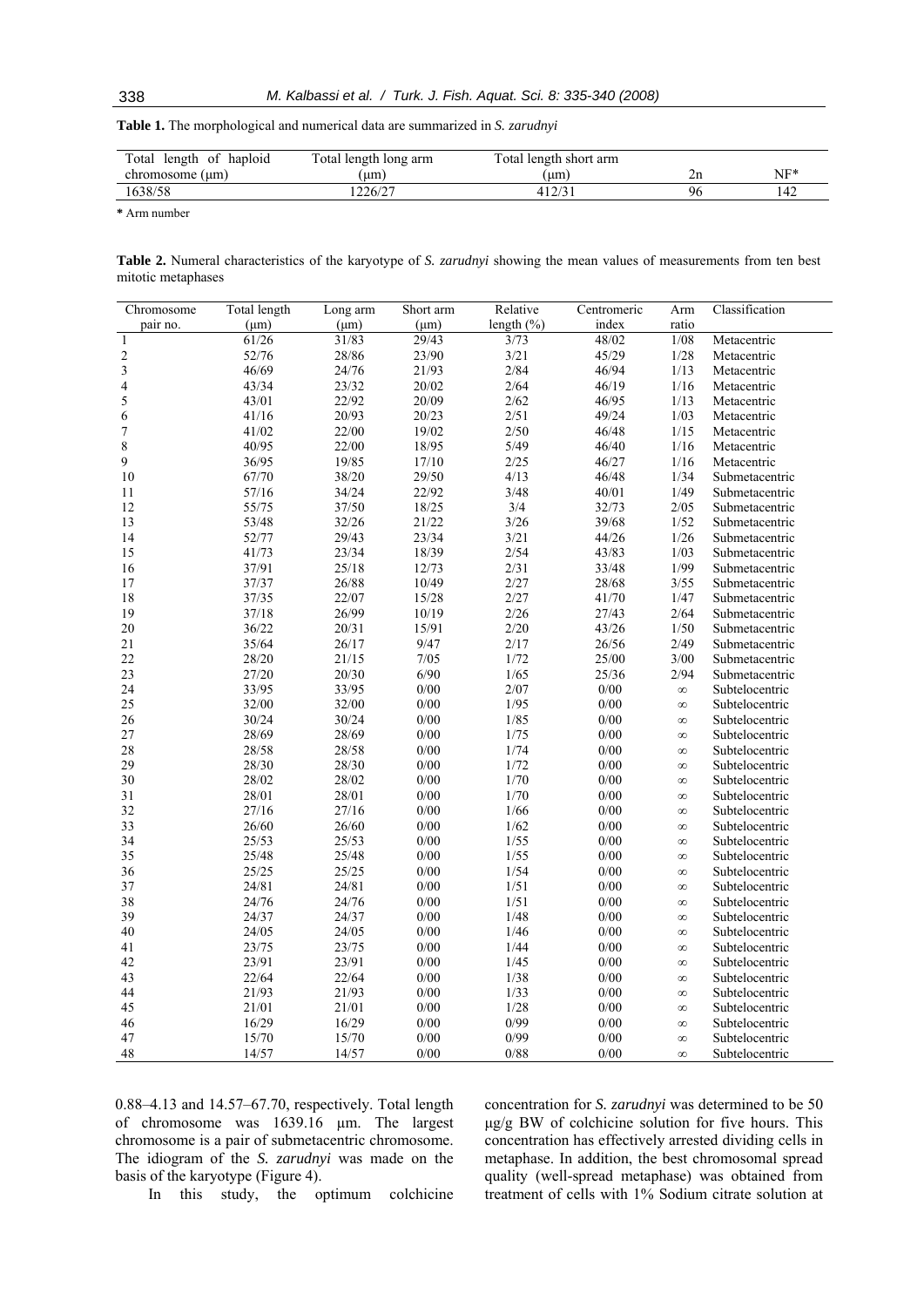

**Figure 4.** Idiogram of *S.zarudnyi* from Hamon lake, n = 48.

4°C for 45 min and height of dropping in 120 cm. The other hypotonic solution tested, 0.075 M KCl, did not result in many scorable metaphases.

# **Discussion**

Rapidly growing tissues are required to obtain a large number of chromosome spreads in metaphase for karyotypical studies (Tan *et al*., 2004). Karyological study of teleost fish presents technical difficulties which are not encountered in the study of other vertebrates, and these difficulties are due to the small size and high number of chromosomes (Cucchi and Baruffaldi, 1990). Different techniques are presently being used to perform such studies: direct, *in vivo*; and indirect, *in vitro*. With those forms employing direct techniques, the preparation of slides for optical microscopy is quite easy. Furthermore, these techniques are rather inexpensive and results are obtained relatively quickly. Such techniques are based on the use of colchicine to block quickly-proliferating cell populations at the metaphase.

The main difficulty in working with fish chromosomes is in obtaining high quality metaphase spreads. A few studies have used fish standard karyotypes to examine taxonomic or systematic problems (Bolla, 1987). The major difficulty encountered is the morphological variation existing even between homologous chromosomes in the same nucleus (Al-Sabti, 1991; Levan *et al*., 1964). Sometimes, it could happen that some chromosomes are more contracted than others, so chromosome measurements are very small chromosomes compared to those of man and mammals. Another problem is that fish karyotypes are not identical, as in human being or other animal species, so we cannot have a standard karyotype for fish because not only are there differences between species, but polymorphism often occurs within the same fish species (Al-Sabti, 1991).

Several incomplete metaphases were encountered in the preparation, and these probably resulted from hypotonic overtreatment (Nanda *et al*., 1995). The majority of authors classify uni-armed and bi-armed chromosomes according to the guidelines of Macgregor (1993). Where there are differences in the number of chromosome arms, this is usually the result of a difference in the scoring of subtelocentric chromosomes by different authors (Philips and Rab, 2001).

The majority of cyprinid species have  $2n = 50$ chromosome (Al-Sabti, 1985), while *Cyprinus carpio* has  $2n = 98-100$  (Demirok and Ünlü, 2001) and